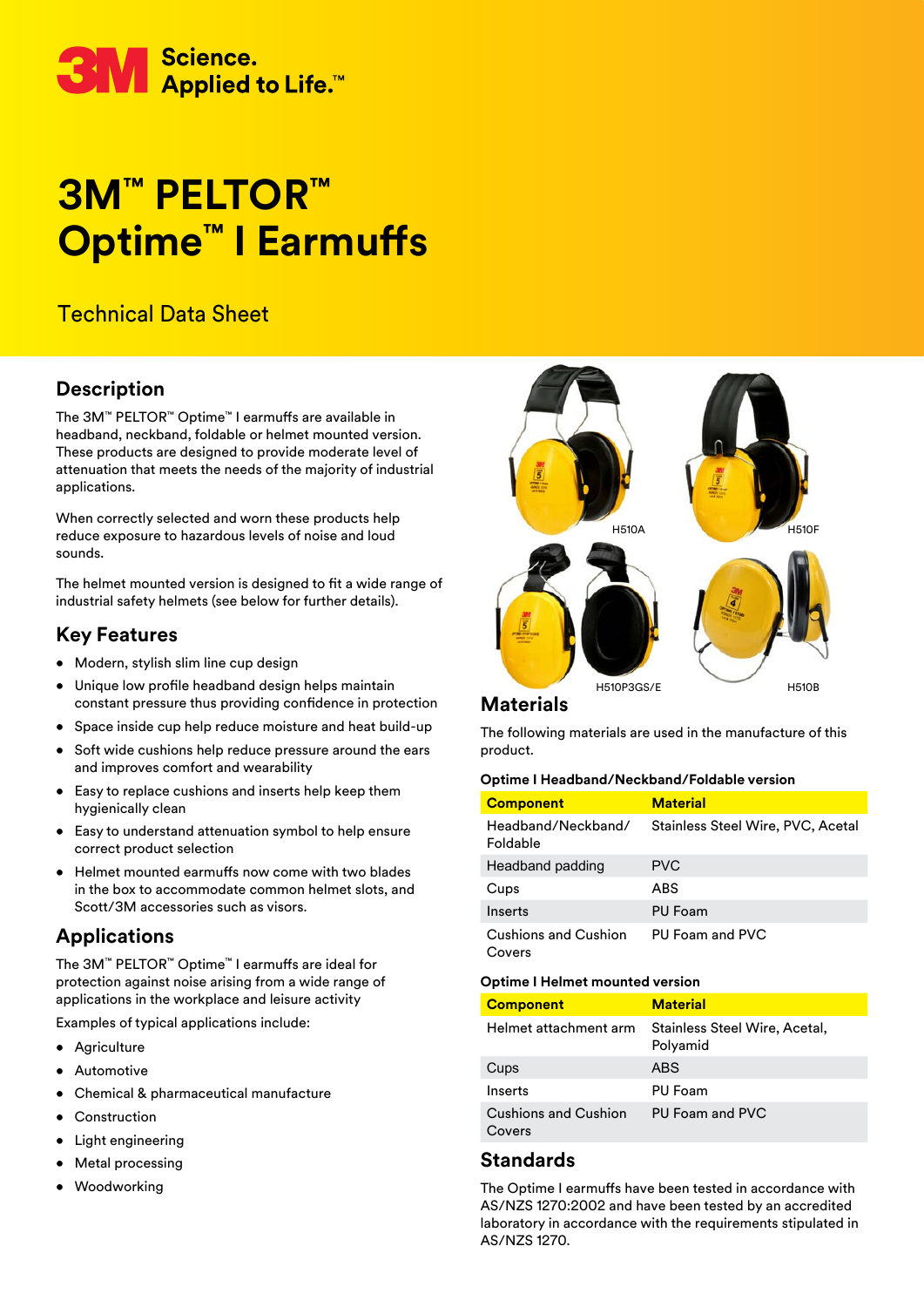# **Attenuation Data**

### **Optime I H510A Headband & H510F Foldable Headband**

| Class <sub>5</sub>        | $SLCso$ Value is 28 dB |      |      |      |      |      |      |
|---------------------------|------------------------|------|------|------|------|------|------|
| Frequency (HZ)            | 125                    | 250  | 500  | 1000 | 2000 | 4000 | 8000 |
| Means                     | 14.7                   | 16.4 | 25.6 | 34.6 | 34.7 | 35.2 | 36.0 |
| <b>Standard Deviation</b> | 2.9                    | 2.3  | 3.1  | 3.2  | 3.1  | 2.9  | 3.5  |
| Mean - SD                 | 11.8                   | 14.1 | 22.5 | 31.4 | 31.6 | 32.3 | 32.5 |

#### **Optime I H510B Neckband**

| <b>Class 4</b>            | $SLCso$ Value is 25 dB |      |      |      |      |      |      |
|---------------------------|------------------------|------|------|------|------|------|------|
| Frequency (HZ)            | 125                    | 250  | 500  | 1000 | 2000 | 4000 | 8000 |
| Means                     | 14.5                   | 13.5 | 23.6 | 29.7 | 34.2 | 35.0 | 36.8 |
| <b>Standard Deviation</b> | 4.7                    | 3.2  | 3.7  | 4.6  | 4.6  | 3.6  | 3.5  |
| Mean - SD                 | 9.8                    | 10.3 | 19.9 | 25.1 | 29.6 | 31.4 | 33.3 |

#### **Optime I H510P3GS/E Helmet Attachment**

| Class <sub>5</sub>        | <b>SLC<sub>80</sub> Value is 26 dB</b> |      |      |      |      |      |      |
|---------------------------|----------------------------------------|------|------|------|------|------|------|
| Frequency (HZ)            | 125                                    | 250  | 500  | 1000 | 2000 | 4000 | 8000 |
| Means                     | 15.3                                   | 16.1 | 23.8 | 31.5 | 35.5 | 34.7 | 36.5 |
| <b>Standard Deviation</b> | 4.0                                    | 2.6  | 5.2  | 4.2  | 4.6  | 6.1  | 7.7  |
| Mean - SD                 | 11.3                                   | 13.5 | 18.6 | 27.3 | 30.9 | 28.6 | 28.8 |

Hearing protector class 4 tested to AS/NZS 1270. When selected, used and maintained as specified in AS/NZS 1269, this protector may be used in noise up to 105dB(A) assuming an 85dB(A) criterion.

Hearing protector class 5 tested to AS/NZS 1270:2002. When selected, used and maintained as specified inAS/NZS 1269.3:2005, this protector may be used in noise up to 110 dB(A) assuming an 85 dB(A) criterion. A lower criterion may require a higher protector class.

Mean = Mean attenuation value derived from testing in accordance with AS/NZS 1270:2002 SD = Standard Deviation derived from testing in accordance with AS/NZS 1270:2002 Mean - SD = Mean attenuation value minus Standard Deviation SLC(80) = Single number rating commonly used in Australia and New Zealand to compare acoustic performance of hearing protectors. The subscript '80' indicates that in well managed hearing protector programs, the protection provided is expected to equal or exceed the SLC(80) in 80% of protector-wearer noise spectrum combinations. Class = A simplified process for selecting hearing protectors based on the wearers 8-hour equivalent continuous A-weighted sound pressure level.

# **SLC80 and The Class System**

 $SLC<sub>90</sub>$  is the rating number used in Australia and New Zealand. Users are advised to only use  $SLC_{80}$  when selecting their earmuffs or earplugs.

Depending on the SLC rating, a Class is assigned:

- A Class 1 protector may be used up to 90dB TWA
- A Class 2 protector to 95dB TWA
- A Class 3 protector to 100dB TWA
- A Class 4 protector to 105dB TWA
- A Class 5 protector to 110dB TWA

| <b>Symbol</b> | <b>Definition</b>      | <b>Where Used</b>          |
|---------------|------------------------|----------------------------|
| SLC80         | Sound Level Conversion | Australia /<br>New Zealand |
| <b>NRR</b>    | Noise Reduction Rating | <b>United States</b>       |
| <b>SNR</b>    | Single Number Rating   | European Union             |

# **Fitting Instructions**

- Follow the fitting instructions on the product package
- Remove hair or any obstruction from underneath the cushion.
- If spectacles are worn, cushions must be soft and subtle to ensure seal. If safety spectacles are worn in combination a thin side arm spectacle is preferable.

## **Warning**

- These hearing protectors help reduce exposure to hazardous noise and other loud sounds. Misuse or failure to wear hearing protectors at all times that you are exposed to hazardous noise may result in hearing loss or injury.
- The noise reduction may be lower when safety spectacles, goggles or respirator straps are worn between the sealing surface of the earmuff cushions and the sides of the wearer's head. For best noise reduction, select safety spectacles or goggles that have thin, flat temples or straps which will minimize interference with the seal of the earmuff cushions. Pull long hair back to the extent possible and remove other items that may degrade the earmuff seal such as pencils, hats, jewelry or earbuds.
- Do not bend or reshape the headband, neckband or helmet attachment and ensure there is adequate force to hold the earmuffs firmly in place.